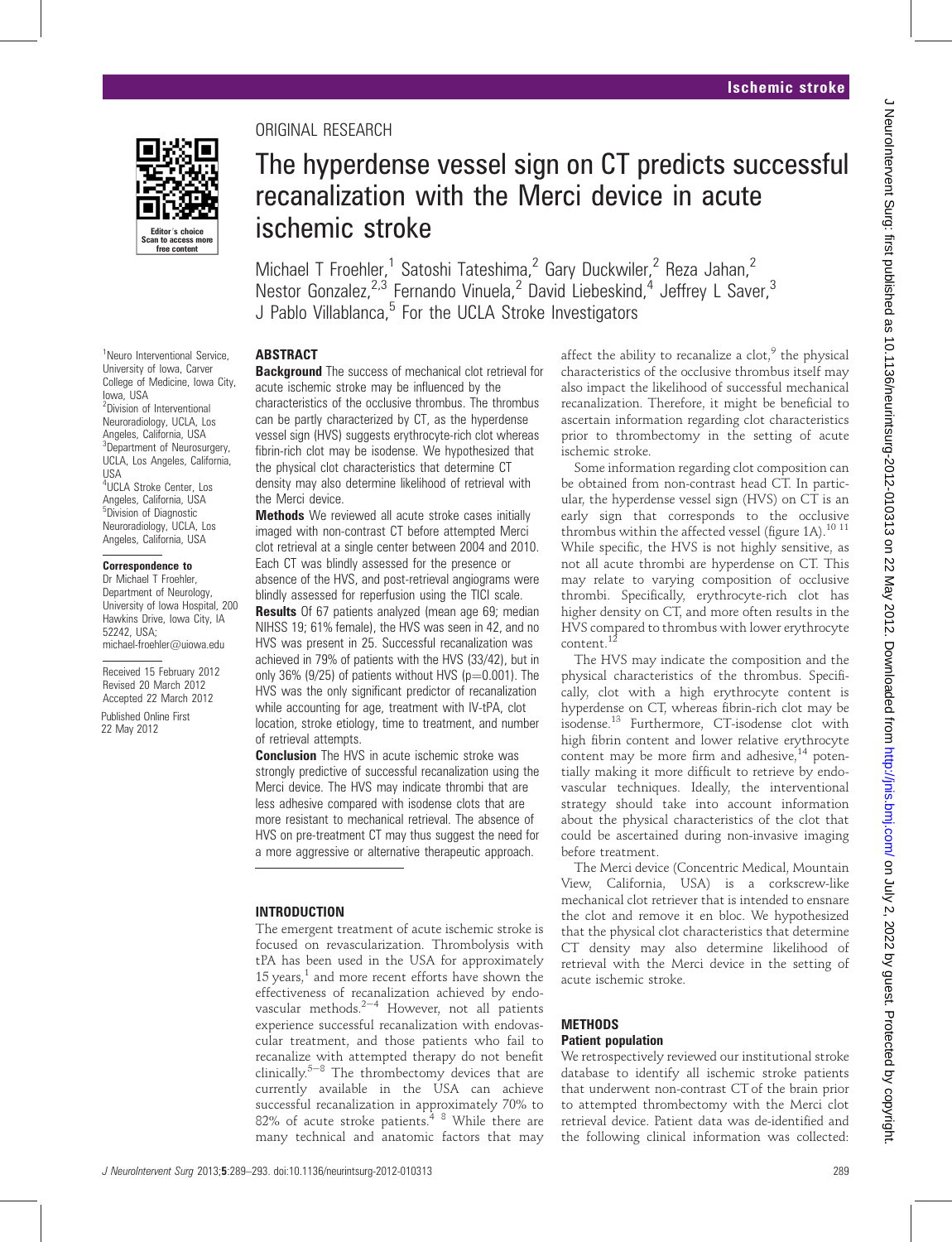Figure 1 (A) An example of the hypderdense vessel sign (HVS) in the right middle cerebral artery seen on non-contrast CT. The arrow indicates the clot seen in the proximal portion of the middle cerebral artery, but additional clot can also be seen as hyperdensity near the  $M1-M2$  junction on this scan. (B) Patients that exhibited the HVS had a 79% likelihood of successful recanalization (right side). In contrast, when the HVS was not observed (isodense vessel; left side), mechanical recanalization was much more likely to fail. Only 36% of patients without the HVS experienced successful recanalization.





age, NIHSS, gender, treatment with IV tPA, clot location, stroke etiology, time to start of treatment since onset, and number of treatment attempts (pulls) with the Merci retriever. Any patient that received IV tPA was treated within 3 h of symptom onset, and all received the full dose of 0.9 mg/kg infused over 1 h. Clot location was defined as the most proximal position of the thrombus; thus, a clot extending from ICA to MCA was characterized as an ICA clot, and all MCA occlusions involved the M1 segment. Stroke etiology was defined using a modified TOAST scheme<sup>15</sup> to address large vessel occlusions treatable by endovascular means, and was categorized as cardioembolic, extracranial arterial disease, intracranial arterial disease, or cryptogenic. Time to treatment was defined as the number of minutes between the time the patient was last known well and the time of groin puncture.

#### Neuroimaging

Institutional non-contrast CT scans were performed using Siemens Somatom Sensation 16 or 64 detector series scanners (Siemens Medical Solutions, Erlangen, Germany). Scan images were obtained in a sequential manner using a field-of-view of 23 cm, a kilovoltage (kVp) of 120, effective mAs of  $250-300$ , slice collimation of 1.2 mm with 4.8 mm effective slice thickness, and a reconstruction kernel of H40s medium for brain window and H60 for bone window. Image review was using a window setting of approximately 100, and a level of 40.

All non-contrast CT scans were individually reviewed by an experienced neuroradiologist (JPV), who was blinded to results of the thrombectomy procedure. The neuroradiologist made a qualitative determination as to the presence or absence of the HVS in the region of the suspected thrombus (figure 1A). Additionally, for all scans that were performed at our institution, the density of the lesion was taken as the mean of three small circular or oval regions of interest (ROI) measurements placed entirely within the target and assessed in Hounsfield Units (HU). Using a similar technique, the density of a control artery was taken as the mean of three HU measurements of an uninvolved artery. A density ratio of the individual means was then calculated as affected artery density / control artery density. CT scans performed at other hospitals consisted of scans uploaded into our PACS imaging system and did not contain extractable HU density information, which precluded density measurements and inclusion in the density ratio analysis. Patients were also excluded from analysis if extensive atherosclerotic calcification within the target artery created artifact

that prevented a reliable measurement of the density of the occlusive lesion.

All angiograms were individually reviewed by a neuro interventionalist (MTF), who was blinded to the results of the CT scan and the presence or absence of the HVS. The post-thrombectomy angiograms were assessed based on the Thrombolysis in Cerebral Infarction scale (TICI).<sup>16</sup> Successful recanalization was defined as TICI 2a or better, which corresponds to at least partial reperfusion with contrast passing beyond the site of initial occlusion. In cases where multiple devices were used, the angiogram after Merci thrombectomy was assessed rather than the final angiogram. In no case was another endovascular treatment attempted prior to Merci thrombectomy.

## Endovascular procedures

All clot retrieval procedures were performed by neuro interventionalists experienced with the Merci clot retrieval system. In each case the entire Merci retrieval system was used, consisting of the Concentric 18 L microcatheter, the Merci device, and the Concentric balloon guide catheter, and was used according to the manufacturer's instructions for use. Treatment began with the placement of an eight or nine French Concentric balloon guide catheter in the cervical internal carotid artery, followed by navigation of the Concentric 18 L microcatheter over an 0.014<sup>"</sup> microguidewire across the lesion. The wire was removed and then a superselective angiogram was performed distal to the lesion. Next the Merci device was passed through the microcatheter and deployed in the distal portion of the thrombus. During the period of study, several generations of the Merci device were used, including the L, X, and V series. After the device was deployed, the balloon on the guide catheter was inflated to occlude proximal blood flow in the internal carotid artery. The Merci device was then slowly pulled into the guide catheter during aspiration through the guide catheter. Some cases also utilized the Concentric Distal Access Catheter as an intermediate catheter between the balloon guide catheter and microcatheter, for distal support. After retrieval of the device, the balloon was deflated and an angiogram was performed. If clot retrieval was unsuccessful, the above steps were repeated up to a maximum of six total thrombectomy attempts. In no case was intra-arterial tPA given prior to Merci thrombectomy.

# Statistical analysis

Statistical analyses were carried out using SPSS (IBM, Armonk, New York, USA) on a Windows workstation. Parametric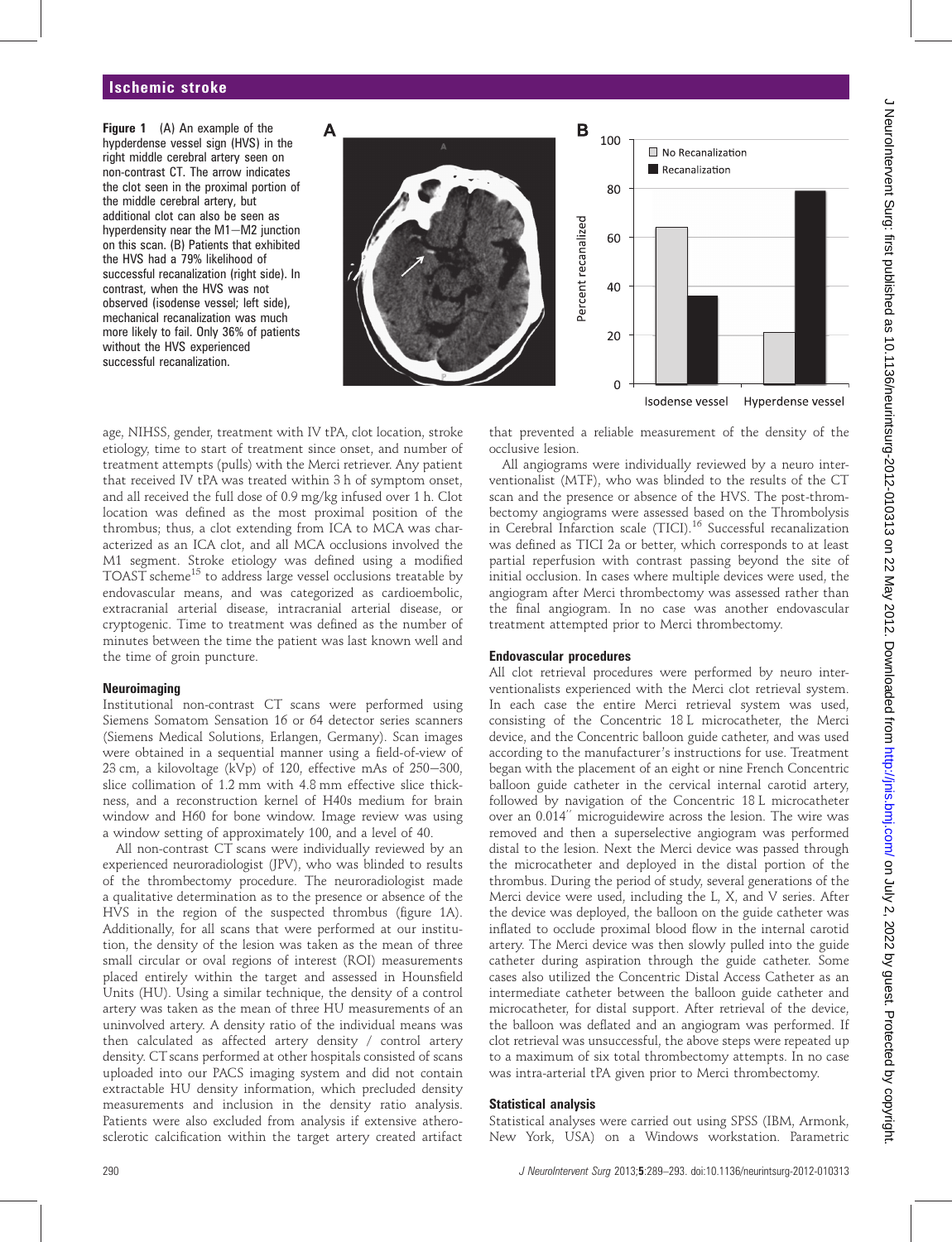comparisons were made using Student t test, and non-parametric comparisons were made utilizing the chi-square or Fisher's exact test. A multivariate linear regression approach was used to assess recanalization based on age, IV tPA, clot location, stroke etiology, time to treatment, number of attempts, and presence of the HVS.

#### RESULTS

#### Clinical characteristics

We identified 68 patients who had a non-contrast head CT prior to undergoing Merci clot retrieval during the study period. One patient had calcific material in the cerebral arteries (density >100 HU), and was therefore excluded from further analysis. Of the remaining 67 patients that were analyzed, 61.2% were female, the mean age was 69.3, and the median NIHSS was 19. Presence or absence of the HVS was defined by the blinded neuroradiologist's qualitative interpretation. The HVS was observed in 42 (63%), and no HVS was seen in 25 (37%). Consistent with the qualitative HVS assessment, the mean density ratio in the isodense group was  $1.03\pm0.023$ , and in the HVS group was  $1.46 \pm 0.046$  (p<0.001, t test). There was no difference in baseline clinical characteristics for the 67 patients analyzed (table 1). Mean time to treatment was 455 min in the isodense group and 394 min in the HVS group ( $p=0.341$ , t test), 32% of the isodense group and 36% of the HVS group received IV tPA ( $p=0.797$ , Fisher's exact test), and the average number of thrombectomy attempts was 2.52 in the isodense group and 2.88 in the HVS group ( $p=0.361$ , ANOVA). Stroke etiology did not differ between the groups ( $p=0.0625$ ; Fisher's exact test), with 80% cardioembolic in the isodense group and 69% in the HVS group, 4% extracranial arterial disease in the isodense group and 24% in the HVS group, 4% intracranial disease in the isodense group and none in the HVS group, and 12% cryptogenic in the isodense group and 7% cryptogenic in the HVS group. There was a trend toward more MCA lesions in the isodense group and more ICA and basilar lesions in the hyperdense group, though this difference was not significant ( $p=0.0686$ ; Fisher's exact test).

#### Recanalization and the HVS

Successful recanalization was achieved in 79% (33/42) of patients exhibiting the HVS compared with only 36% (9/25) of

#### Table 1 Clinical characteristics

| <b>Characteristic</b>               | Isodense<br>$(n = 25)$ | <b>Hyperdense</b><br>$(n=42)$ | p Value |
|-------------------------------------|------------------------|-------------------------------|---------|
| <b>NIHSS</b>                        | 18.4                   | 19.9                          | 0.379   |
| Age                                 | 73                     | 67                            | 0.186   |
| Female                              | 68% (17/25)            | 57% (24/42)                   | 0.268   |
| Received IV tPA                     | 32% (8/25)             | $(36\%) 15/42$                | 0.797   |
| Clot location                       |                        |                               | 0.069   |
| <b>MCA</b>                          | 80% (20/25)            | 55% (23/42)                   |         |
| <b>ICA</b>                          | 20% (5/25)             | 36% (15/42)                   |         |
| Basilar                             | $0\%$ (0/25)           | 10% (4/42)                    |         |
| CT density ratio                    | 1.03                   | 1.46                          | < 0.001 |
| Stroke etiology                     |                        |                               | 0.063   |
| Cardioembolic                       | 80% (20/25)            | 69% (29/42)                   |         |
| Extracranial arterial disease       | 4% (1/25)              | 24% (10/42)                   |         |
| Intracranial arterial disease       | 4% (1/25)              | $0\%$ (0/42)                  |         |
| Cryptogenic                         | 12% (3/25)             | 7% (3/42)                     |         |
| Time to treatment (mean $\pm$ SEM)  | $455.2 \pm 53.1$       | $394.1 \pm 37.6$              | 0.341   |
| Number of attempts (mean $\pm$ SEM) | $2.52 \pm 0.64$        | $2.88 \pm 0.48$               | 0.361   |
| Successful recanalization           | $36\%$ (9/25)          | 79% (33/42)                   | 0.001   |

#### Table 2 Isodense group

|                                    | <b>No Recanalization</b><br>$(n=16)$ | <b>Recanalized</b><br>$(n=9)$ | <b>p</b> Value |
|------------------------------------|--------------------------------------|-------------------------------|----------------|
| Received IV tPA                    | $31\%$ (5/16)                        | $33\%$ $(3/9)$                | 0.999          |
| Stroke etiology                    |                                      |                               | 0.999          |
| Cardioembolic                      | 75% (12/16)                          | 89% (8/9)                     |                |
| Extracranial arterial disease      | $6\%$ (1/16)                         | $0\%$ (0/9)                   |                |
| Intracranial arterial disease      | $6\%$ (1/16)                         | $0\%$ (0/9)                   |                |
| Cryptogenic                        | 13% (2/16)                           | 11% (1/9)                     |                |
| Time to treatment (mean $\pm$ SEM) | $462.1 \pm 66.3$<br>$(n=11)$         | $442.5 \pm 97.2$<br>$(n=6)$   | 0.867          |
| Number of attempts (mean ± SEM)    | $2.88 \pm 0.43$                      | $1.89 \pm 0.35$               | 0.131          |

patients without the HVS (figure 1B). This difference was highly significant by  $\chi^2$  comparison and Fisher's exact test (p=0.001).

A multivariate regression analysis of recanalization was carried out for the following factors: age, treatment with IV tPA, clot location, stroke etiology, time to treatment, number of attempts, and presence of the HVS. Of these variables, only the HVS was predictive of recanalization ( $p=0.004$ ; multivariate linear regression). Recanalization was not significantly associated with clot location ( $p=0.163$ ) or use of IV tPA ( $p=0.124$ ) in multivariate analysis.

#### Within-groups analysis

Within the isodense group (no HVS), there were no significant differences in the variables examined between the 9 recanalized and 16 non-recanalized patients (table 2). Of those without the HVS that were not recanalized, 31% (5/16) received IV tPA, compared to 33% (3/9) that were recanalized (p=0.999, Fisher's exact). Etiology also did not differ between recanalized and nonrecanalized groups ( $p=0.999$ , Fisher's exact). The mean time to treatment was 462.1 min  $\pm$  66.3 in the non-recanalized group (n=11) and 442.5 min  $\pm$  97.2 (n=6) in the recanalized group ( $p=0.867$ , t test). Mean number of treatment attempts was  $2.88\pm0.43$  in the non-recanalized group and  $1.89\pm0.35$  in the recanalized group ( $p=0.131$ , one-way ANOVA).

Within the HVS group, there were also no significant differences between the 33 patients that were recanalized and the 9 that were not recanalized (table 3). Of those with the HVS that were not recanalized, 55% (5/9) received IV tPA, compared to  $30\%$  (10/33) that were recanalized (p=0.2417, Fisher's exact). Etiology did not differ between the recanalized and non-recanalized groups ( $p=0.0936$ , Fisher's exact), though there were more patients with extracranial arterial disease with the HVS, all of whom were recanalized (10/10). Mean time to treatment was 298.0 min  $\pm$  14.9 (n=4) in the non-recanalized group and 393.6  $\pm$  47.5 (n=19) in the recanalized group (p=0.375, t-test). While there was a trend toward shorter time to treatment in the non-recanalized group, the difference was not significant due to

#### Table 3 Hyperdense group

|                                     | <b>No Recanalization</b><br>$(n=9)$ | <b>Recanalized</b><br>$(n=33)$ | p Value |
|-------------------------------------|-------------------------------------|--------------------------------|---------|
| Received IV tPA                     | 56% (5/9)                           | 30% (10/33)                    | 0.242   |
| Stroke etiology                     |                                     |                                | 0.094   |
| Cardioembolic                       | 89% (8/9)                           | 64% (21/33)                    |         |
| Extracranial arterial disease       | $0\%$ (0/9)                         | 30% (10/33)                    |         |
| Intracranial arterial disease       | $0\%$ (0/9)                         | $0\%$ (0/33)                   |         |
| Cryptogenic                         | 11% (1/9)                           | $6\%$ (1/33)                   |         |
| Time to treatment (mean $\pm$ SEM)  | $298.0 \pm 14.9$<br>$(n=4)$         | $393.6 \pm 47.5$<br>$(n=19)$   | 0.375   |
| Number of attempts (mean $\pm$ SEM) | $2.89 \pm 0.56$                     | $2.88 \pm 0.27$                | 0.986   |
|                                     |                                     |                                |         |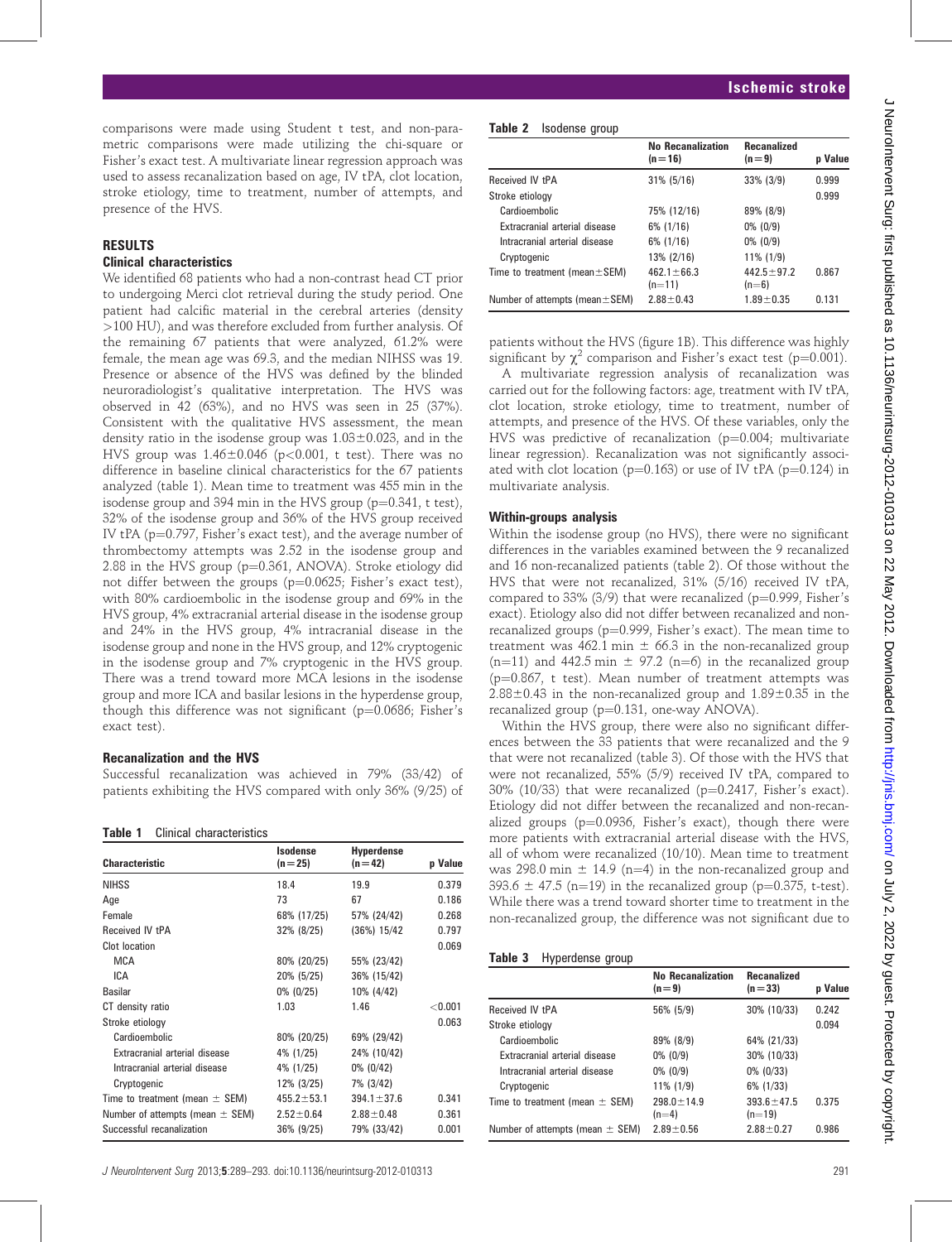the low sample size in the non-recanalized group, as time to treatment data were not available for all patients. Mean number of treatment attempts was  $2.89\pm0.56$  in the non-recanalized group and  $2.88\pm0.27$  in the recanalized group (p=0.986, oneway ANOVA).

#### **DISCUSSION**

In the present series, acute ischemic stroke patients exhibiting the HVS had a much higher chance of successful recanalization with the Merci device compared to patients without the HVS on noncontrast head CT. In multivariate analyses, this statistically significant difference persisted after accounting for use of IV tPA, clot location, stroke etiology, time to treatment, and number of thrombectomy attempts. This finding has important implications regarding the endovascular approach to thrombectomy or thrombolysis, and the composition of the thrombus causing ischemic stroke.

Imaging characteristics of clot may reflect the composition of the thrombus. Recently, Liebeskind et al performed histologic assessment of clots retrieved from patients with acute ischemic stroke, and found a significantly higher ( $p=0.016$ ) erythrocyte content in clots with the HVS (47%) compared to isodense clots (22%).<sup>13</sup> Furthermore, they report that only 20% of fibrin-rich thrombi were associated with the HVS. These data suggest that hyperdense clot has a higher erythrocyte content, whereas isodense clot may be more fibrin rich. This relationship has also been observed in vitro, where CT density was demonstrated to increase directly in proportion to hematocrit.<sup>12</sup> Thus, hyperdense clot on CT suggests an erythrocyte-rich thrombus.

It is interesting to speculate that the composition of thrombus may be related to stroke etiology. However, Liebeskind et al found no relationship between etiology and thrombus histopathology,<sup>13</sup> and a previous analysis of thromboemboli retrieved from stroke patients showed similar pathology regardless of source.<sup>17</sup> One group did recently observe higher mechanical recanalization rates in patients with stroke due to proximal carotid occlusion compared to cardioembolic or cryptogenic stroke, though no histopathological analysis was included in that study.<sup>18</sup> In our current series, there was a higher number of strokes due to extracranial arterial disease in the HVS group, though this difference was not statistically significant. It might be that larger studies will reveal a tendency toward higher erythrocyte content in thrombi that arise from large artery atherosclerosis.

The relative proportion of erythrocyte and fibrin in thrombus composition may have important influences on the mechanical properties of the clot. Gersh et al have studied the influence of erythrocyte concentration on clot structural and mechanical properties in vitro.<sup>14</sup> They found that higher levels of erythrocytes causes heterogeneity of clot composition, disrupts fibrin structure, and results in increased viscosity and decreased elasticity of the clot. These influences on the physical properties of clot may have important implications for endovascular therapy, including mechanical clot retrieval.

Our current study has shown that hyperdense clot is more likely to respond to Merci mechanical thrombectomy than isodense clot. Others have shown also that hyperdense clot has a higher erythrocyte concentration,<sup>12 13</sup> which in turn suggests increased viscosity and deformability.14 It may be these physical characteristics-specifically viscosity and deformability-that lead to increased efficacy of the Merci device. In contrast, isodense clot is associated with higher fibrin content, which suggests increased elasticity<sup>14</sup> and stiffness.<sup>19</sup> These characteristics-increased elasticity and stiffness-may decrease effectiveness of the Merci device.

The physical composition of the clot may also predict response to pharmacologic thrombolysis. Liebeskind et  $al^{13}$  have shown that erythrocyte-rich thrombi are associated with increased CT density and with increased susceptibility on T2\* weighted gradient echo MRI. Kimura et al have shown that T2\* susceptible, and therefore erythrocyte-rich, clots are unlikely to recanalize with intravenous tPA.20 In contrast, clot that is not associated with T2\* susceptibility, and therefore fibrin-rich, does respond to tPA.<sup>20 21</sup> Similarly, others have shown that intraarterial thrombolysis appears to be more successful than intravenous tPA in patients with the HVS.<sup>22</sup> Thus, fibrin-rich clots may respond better to tPA than erythrocyte-rich clots.

These observations, in combination with our current results, suggest that the absence of the HVS implies a fibrin-rich  $clot<sup>1</sup>$ that may respond poorly to mechanical retrieval, but is more likely to recanalize with tPA.<sup>20</sup> Therefore, appropriate endovascular rescue therapy for patients without the HVS after initial failure of mechanical thrombectomy may include the use of intra-arterial thrombolytics rather than continued attempts at mechanical therapy alone.

These results make it clear that different composition and characteristics of thrombi lead to varying response to treatment. It is therefore important to develop models of different thrombus types so that thrombolysis and thrombectomy methods can be studied quantitatively. Chueh et al have recently reported the mechanical characterization of different thrombotic embolus analogs of different stiffness and elasticity.<sup>19</sup> Likewise, Kan et al have described a new animal stroke model utilizing a fibrin-rich clot that displays much greater elasticity compared to standard, erythrocyte-rich clot.<sup>23</sup> The laboratory investigation of thrombolytics and thrombectomy devices utilizing different thrombus analogs will enable the characterization of different clot types and their ideal treatment methods. This may also foster the development of novel thrombectomy devices designed specifically for more resistant clot types, such as the fibrin-rich thrombi that seem less likely to recanalize with the Merci device. Studying the imaging characteristics of these thrombi will allow the early, non-invasive identification of thrombus composition and inferred characterization of the physical properties of the clot, which will support informed, real-time decision making regarding endovascular treatment for acute ischemic stroke.

We have shown that hyperdense, erythrocyte-rich clot responds better to mechanical thrombectomy compared to isodense, fibrin-rich clot. Others have shown that fibrin-rich  $\cot^{13}$  is more likely to respond to pharmacologic thrombolysis with tPA.<sup>20</sup> Therefore, in patients presenting with large vessel occlusion, the presence of the HVS on CT may predict a favorable response to mechanical thrombectomy. In contrast, the absence of the HVS may serve as an indicator of adhesive clot that may require a more aggressive or alternative endovascular approach, potentially including the use of intra-arterial pharmacologic thrombolytics.

Acknowledgments We are grateful to Dr Minako Hayakawa for her insightful review of the manuscript.

Contributors MTF was primarily responsible for study design, statistical analysis, and composing the manuscript, and is gaurantor of the work. ST and JPV participated in study design, data collection, and composition of the work. GD, RJ, NG, FV, DL, and JS were involved in data collection and editing of the manuscript.

Funding Dr Froehler was supported by the A P Giannini Foundation. Dr Gonzalez was supported by the Ruth and Raymond Stotter Endowement. Dr Liebeskind receives funding from the NIH, including grants K24 NS072272-01, K23 NS054084-05, P50 NS044378-06. Dr. Villablanca receives funding from the NIH, including grants U01 NS044364, P50 NS044378, and from the NINDS U01- NS052220.